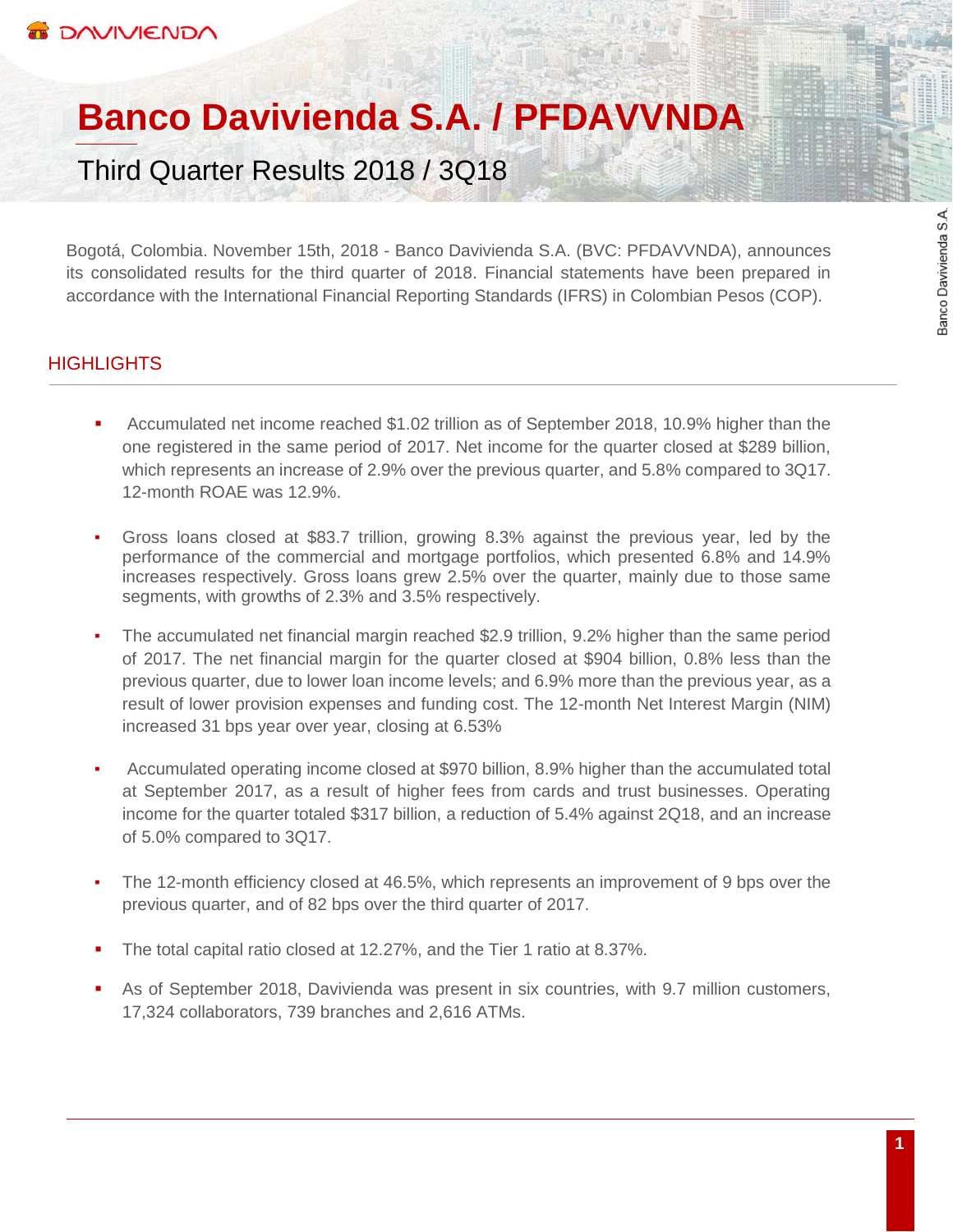# ECONOMIC ENVIRONMENT - COLOMBIA

The world economy continued to experience slower growth during the third quarter of the year. The US economy reported a modest reduction in its growth rate: from 4.2% in the second quarter to 3.5% in the third quarter. Meanwhile, the Chinese economy reported the lowest third-quarter growth in several decades: 6.5%. The lower level of growth can also be observed in aggregate figures such as global PMI, and the movement of containers in the world's major ports. In addition to increases in interest rates which have taken place this year, there have been fears of lower world growth, and its possible impact on commodities' prices. As a result, emerging country currencies have continued to be under pressure.

The oil price increased slightly in the third quarter. WTI rose from US \$67.9/barrel in 2Q18 to US\$69.4/barrel in 3Q18. The recovery in its price was associated with supply factors, especially the collapse of production in Venezuela. The United States became the world's largest producer of crude during the quarter. However, the upward trend was reversed at the beginning of October, due to concerns regarding world economic growth.

As a result of the Federal Reserve's firm decision to introduce four rate increases during the year, the price of the dollar continued to rise worldwide. This brought about an accelerated devaluation of the Colombian peso: the average exchange rate against the US dollar was \$2,959 in 3Q18, 4.2% higher than the one of 2Q18 (\$2,839). The fall in oil prices, which became evident in October, also had an impact on country risk levels, which increased compared to those of the second quarter.

One of the most important factors in the quarter was an improved consumer confidence in Colombia. For the 3Q18, the confidence indicator stood at an average of -9.2, more positive than the -17.5 reported for the preceding period<sup>1</sup>. This improvement may be attributed to a number of factors, including the reduction in interest rates, moderate inflation, and the end of the uncertainty related to the elections.

Regarding inflation, results for the third quarter were very similar to those of 2Q18. In September, annual inflation closed at 3.23%, just above the one observed in June. It is interesting to note that food inflation rose from 1.74% in June to 2.05% in September, suggesting that while inflation in this group continues to contribute to overall low inflation, it is now beginning to show a rising trend.

 $\overline{a}$ <sup>1</sup> Davivienda's Confidence Index is obtained from a survey applied to a monthly average of 5,000 customers, in which they are asked about their confidence on the country's economic environment. The Index results can be found on<https://www.davivienda.com/wps/portal/estudios-economicos/>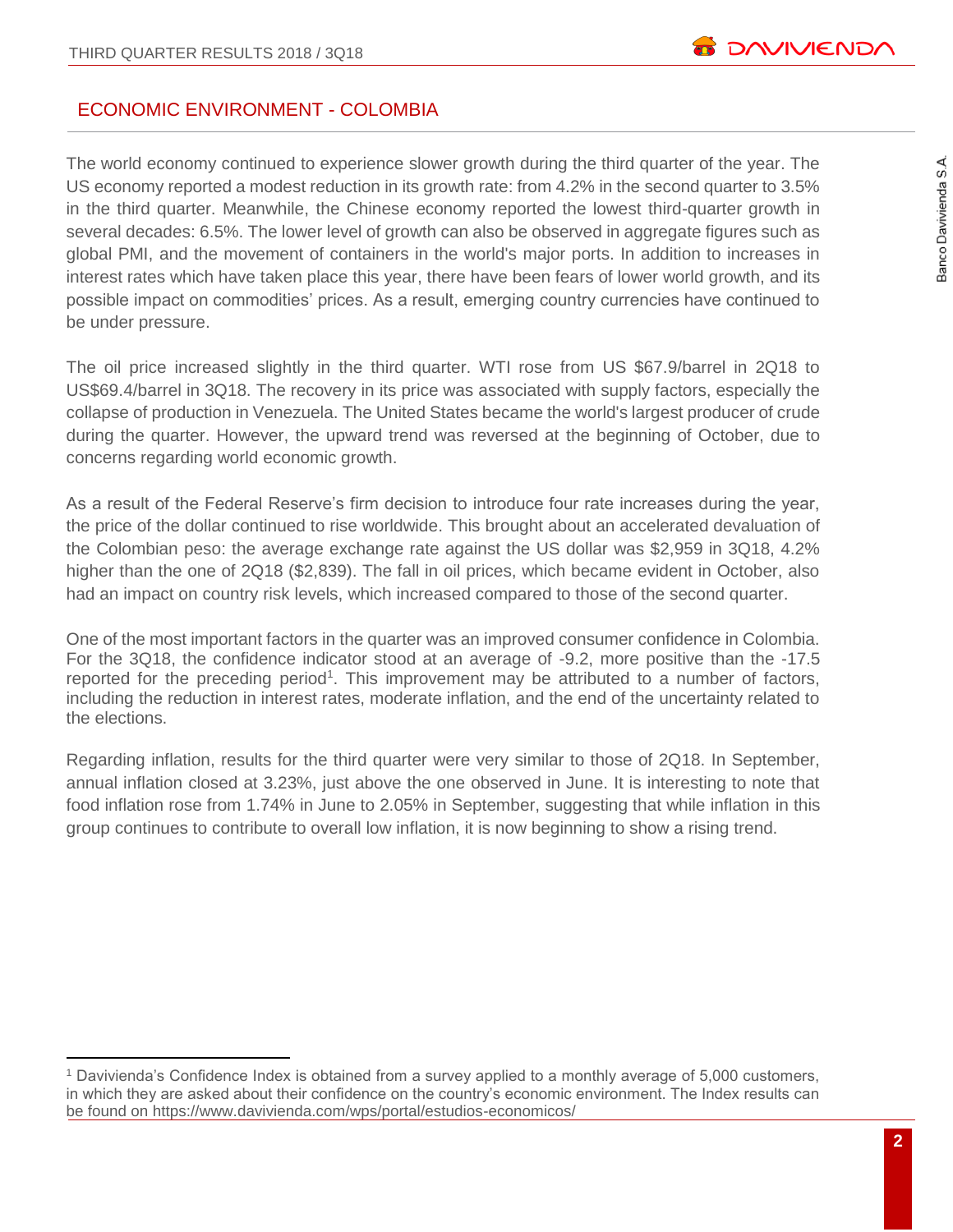# ECONOMIC ENVIRONMENT - CENTRAL AMERICA

In 2Q18, economic growth accelerated in Costa Rica and Honduras, while slowing down in El Salvador and Panama.

In Costa Rica, the annual GDP increase was 3.3%, improving from the 3.2% for 1Q18 with the recovery of the construction sector, particularly in non-residential private works.

In Honduras, GDP achieved an annual growth of 3.9% in 2Q18, up from the 3.1% reported for 1Q18. The most dynamic sector was agriculture, given the positive evolution of African palm and fruit crops, as an important banana-grower in the country resumed its operations.

El Salvador reported a slowdown, with annual growth of 2.2% in 2Q18, compared to 3.1% for 1Q18. The sector which contributed most to this slowdown was construction. Panama grew 3.1% in annual terms, below the 4.2% reported for 1Q18, due to the construction sector contraction, set off by a strike that ran from late April to late May.

Regarding the economic activity in 3Q18, the Monthly Economic Activity Index (IMAE) for July and August recorded an acceleration in Costa Rica, while presenting a slowdown for Honduras.

In terms of prices, average inflation in 3Q18 was higher than that recorded for 2Q18. The most dynamic sectors were transportation and foods. In Costa Rica, average annual inflation for the third quarter was 2.2%, within the Costa Rican central bank's target range; and in Honduras, inflation reached 4.3%, also on the target range. El Salvador's inflation closed at 1.3%, and Panama's at 1.1%.

Monetary policy rates remained stable in the region during the third quarter of the year. However, in terms of exchange rates, Costa Rica came under pressure for devaluation, related to uncertainty regarding the tax reform approval. At the end of 3Q18, the colon accumulated a devaluation of 2.4% against the end of 2017. However, in the final months, devaluation accelerated and reached 8.8% in October.

In contrast, 3Q18 accumulated devaluation in Honduras reached 2.0%, and closed at 2.2% in October.

There were no changes in country risk ratings in 3Q18. However, Standard & Poor's placed a positive outlook on Panama's rating, and Moody's placed Costa Rica's rating under review, for possible downgrading.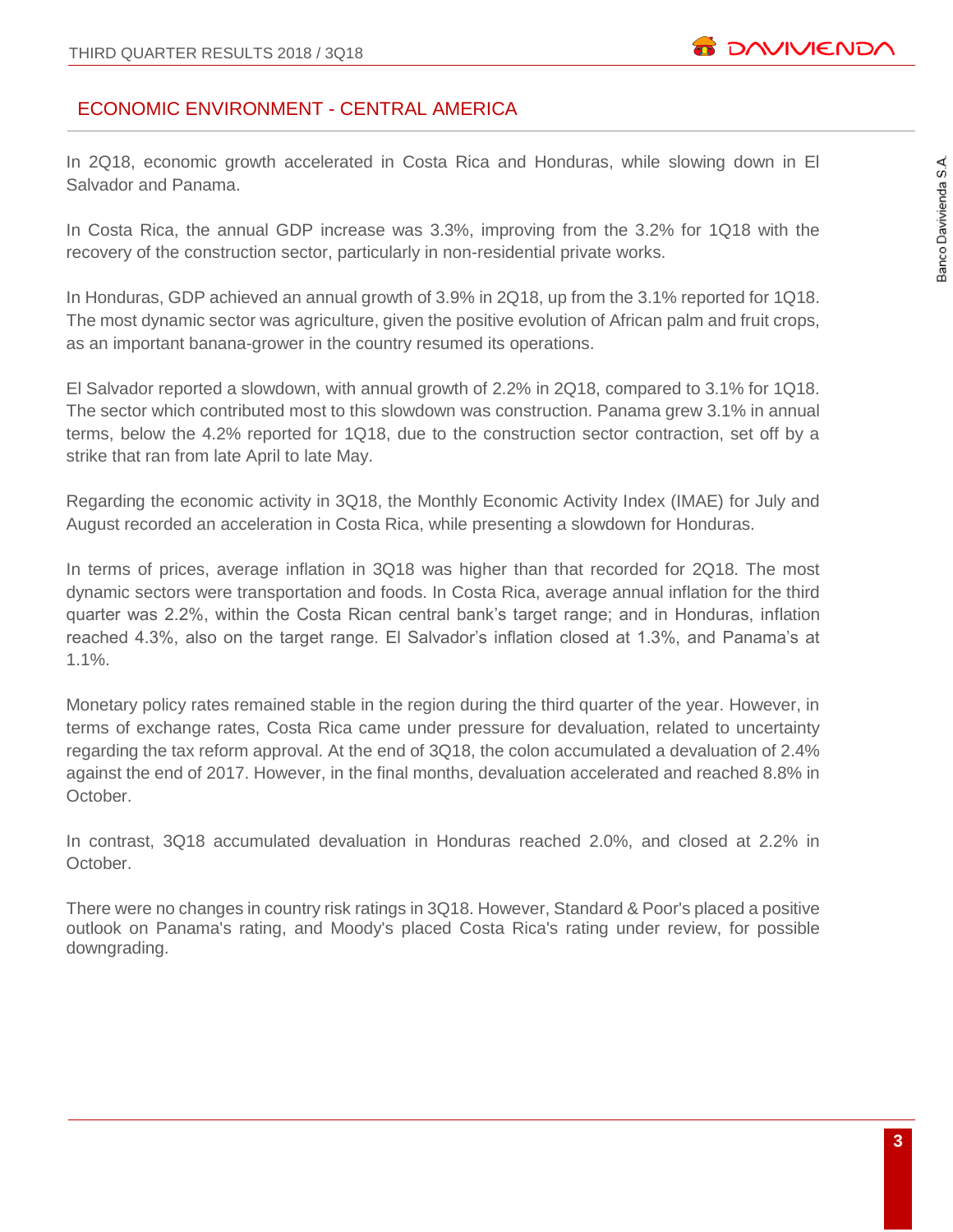# MAIN CONSOLIDATED FIGURES:

#### **Statement of Financial Condition**

| (COP billion)                       |                |          |                |        |            |
|-------------------------------------|----------------|----------|----------------|--------|------------|
|                                     |                |          |                |        | % Chg.     |
| <b>Assets</b>                       | <b>Sep. 17</b> | Jun. 18  | <b>Sep. 18</b> | Q/Q    | <b>Y/Y</b> |
| Cash and Interbank Funds            | 9,176          | 8,705    | 9,416          | 8.2    | 2.6        |
| Investments                         | 9,749          | 10,220   | 10,058         | $-1.6$ | 3.2        |
| Gross Loans Portfolio               | 77,245         | 81,642   | 83,653         | 2.5    | 8.3        |
| Loan Loss Reserves                  | $-2,203$       | $-3,356$ | $-3,514$       | 4.7    | 59.5       |
| Property, Plant and Equipment       | 834            | 734      | 714            | $-2.8$ | $-14.4$    |
| <b>Other Assets</b>                 | 3,757          | 3,952    | 4,206          | 6.4    | 12.0       |
| <b>Total Assets</b>                 | 98,558         | 101,897  | 104,533        | 2.6    | 6.1        |
| <b>Liabilities</b>                  |                |          |                |        |            |
| <b>Demand Deposits</b>              | 31,892         | 32,340   | 32,638         | 0.9    | 2.3        |
| <b>Term Deposits</b>                | 29,557         | 32,754   | 32,790         | 0.1    | 10.9       |
| <b>Bonds</b>                        | 10,835         | 10,009   | 9,920          | $-0.9$ | $-8.4$     |
| <b>Credits with Entities</b>        | 9,027          | 10,248   | 11,552         | 12.7   | 28.0       |
| <b>Other Liabilities</b>            | 6,773          | 5,894    | 6,698          | 13.6   | $-1.1$     |
| <b>Total Liabilities</b>            | 88,083         | 91,245   | 93,598         | 2.6    | 6.3        |
| <b>Equity</b>                       |                |          |                |        |            |
| Non-controlling Interest            | 84             | 84       | 84             | 0.1    | 0.1        |
| Equity                              | 10,391         | 10,568   | 10,851         | 2.7    | 4.4        |
| <b>Total Equity</b>                 | 10,475         | 10,652   | 10,934         | 2.7    | 4.4        |
| <b>Total Liabilities and Equity</b> | 98,558         | 101,897  | 104,533        | 2.6    | 6.1        |

| <b>Income Statement</b>         |             | <b>Quarterly Figures</b> |             |         | % Chg.   | <b>Accumulated Figures</b> |                | $\frac{9}{6}$<br>Chg. |
|---------------------------------|-------------|--------------------------|-------------|---------|----------|----------------------------|----------------|-----------------------|
| (COP billion)                   | <b>3Q17</b> | <b>2Q18</b>              | <b>3Q18</b> | Q/Q     | Y/Y      | <b>Sep. 17</b>             | <b>Sep. 18</b> | Y/Y                   |
| Interest Income                 | 2,296       | 2,350                    | 2,320       | $-1.2$  | 1.1      | 7,013                      | 7,075          | 0.9                   |
| Loans                           | 2,157       | 2,189                    | 2,173       | $-0.7$  | 0.7      | 6,511                      | 6,592          | 1.2                   |
| Investments                     | 120         | 137                      | 119         | $-13.1$ | $-0.3$   | 448                        | 405            | $-9.6$                |
| Other Income                    | 19          | 23                       | 28          | 19.8    | 51.7     | 54                         | 78             | 44.0                  |
| <b>Financial Expenses</b>       | 929         | 872                      | 885         | 1.5     | $-4.8$   | 2,925                      | 2,647          | $-9.5$                |
| <b>Gross Financial Margin</b>   | 1,366       | 1,477                    | 1,435       | $-2.9$  | 5.1      | 4.089                      | 4,428          | 8.3                   |
| <b>Provision Expenses</b>       | 521         | 566                      | 532         | $-6.1$  | 2.0      | 1,464                      | 1,562          | 6.7                   |
| <b>Net Interest Margin</b>      | 845         | 911                      | 904         | $-0.8$  | 6.9      | 2,625                      | 2,866          | 9.2                   |
| Operating Income                | 302         | 336                      | 317         | $-5.4$  | 5.0      | 891                        | 970            | 8.9                   |
| <b>Operating Expenses</b>       | 782         | 876                      | 830         | $-5.3$  | 6.1      | 2,321                      | 2,495          | 7.5                   |
| <b>Exchange and Derivatives</b> | 12          | 21                       | 42          | 93.8    | 243.6    | 97                         | 89             | $-7.5$                |
| Other Income and Expenses, net  | $-2$        | 4                        | 1           | $-81.4$ | $-133.8$ | $-16$                      | $-21$          | 36.4                  |
| <b>Income Before Taxes</b>      | 375         | 397                      | 434         | 9.3     | 15.6     | 1,276                      | 1,410          | 10.4                  |
| Income Tax                      | 102         | 116                      | 145         | 24.8    | 41.8     | 353                        | 385            | 9.1                   |
| <b>Net Income</b>               | 273         | 281                      | 289         | 2.9     | 5.8      | 923                        | 1,024          | 10.9                  |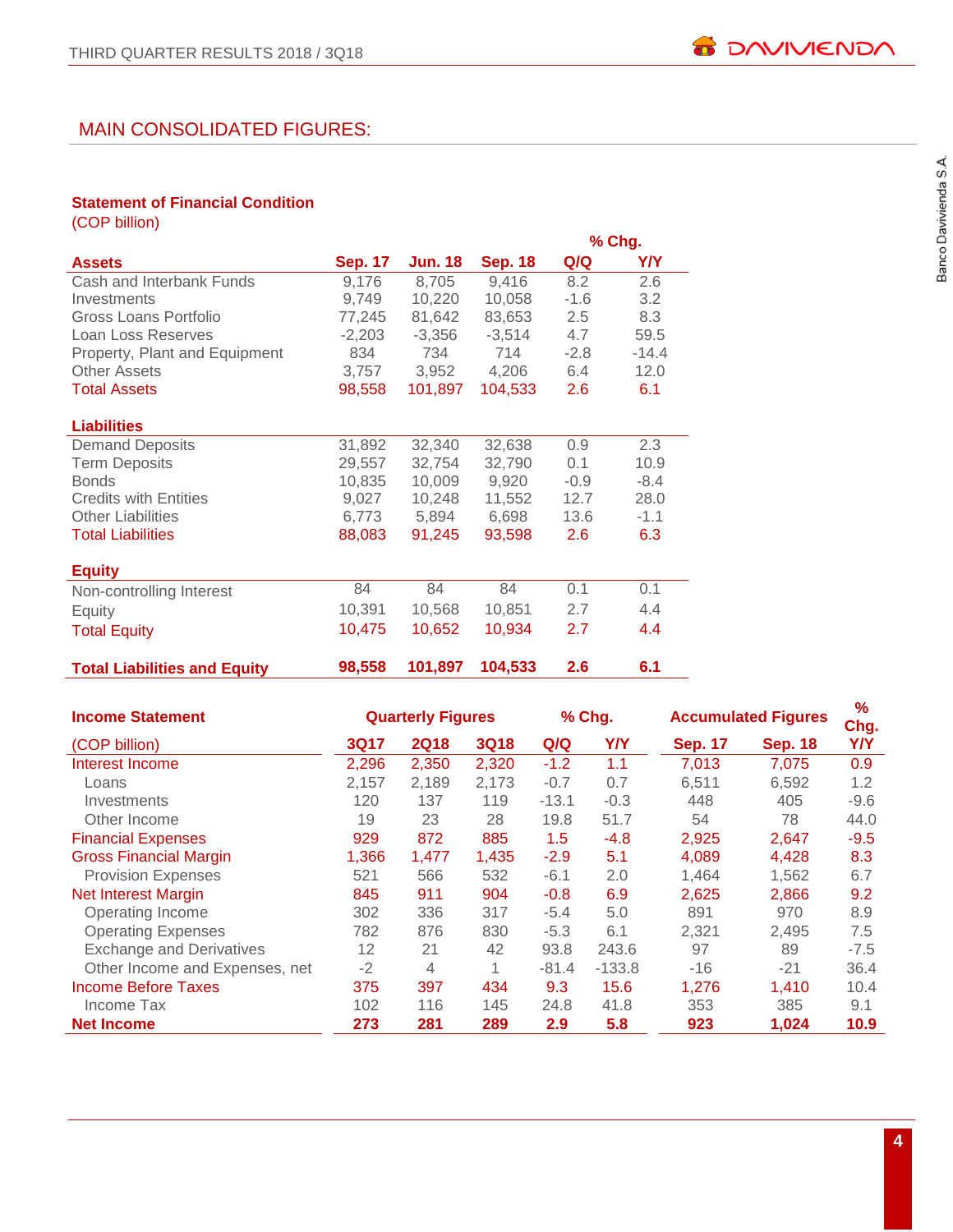# MAIN RATIOS

|                     |          |             |             | <b>Bps. Chq</b> |        |
|---------------------|----------|-------------|-------------|-----------------|--------|
| 12 months           | 3Q17     | <b>2Q18</b> | <b>3Q18</b> | Q/Q             | Y/Y    |
| Net Interest Margin | $6.22\%$ | 6.56%       | 6.53%       | -3              | 31     |
| Cost of Risk        | 2.13%    | 2.53%       | 2.48%       | -5              | 34     |
| Efficiency          | 47.3%    | 46.6%       | 46.5%       | -9              | $-82$  |
| ROAE                | 14.4%    | 12.9%       | 12.9%       |                 | $-141$ |
| <b>ROAA</b>         | 1.51%    | 1.37%       | 1.36%       | 0               | $-14$  |

|                           |       |             |             | <b>Bps. Chg</b> |       |
|---------------------------|-------|-------------|-------------|-----------------|-------|
| <b>Annualized Quarter</b> | 3017  | <b>2Q18</b> | <b>3Q18</b> | Q/Q             | Y/Y   |
| Net Interest Margin       | 6.27% | 6.64%       | 6.24%       | $-40$           | -3    |
| Cost of Risk              | 2.70% | $2.77\%$    | 2.54%       | $-23$           | $-16$ |
| Efficiency                | 46.6% | 47.9%       | 46.2%       | -161            | $-36$ |
| <b>ROAE</b>               | 10.5% | 10.7%       | 10.7%       | $-1$            | 18    |
| <b>ROAA</b>               | 1.10% | 1.12%       | 1.12%       |                 | 2     |

# STATEMENT OF FINANCIAL CONDITION

# **Assets**

|                                  | <b>Consolidated</b><br>(COP Billion) |                |                |        |         |                | <b>Colombia</b><br>(COP Billion) |         | <b>International</b><br>(USD Million) |        |        |
|----------------------------------|--------------------------------------|----------------|----------------|--------|---------|----------------|----------------------------------|---------|---------------------------------------|--------|--------|
|                                  |                                      |                |                |        | % Chg.  |                |                                  | % Chg.  |                                       |        | % Chg. |
| <b>Assets</b>                    | <b>Sep. 17</b>                       | <b>Jun. 18</b> | <b>Sep. 18</b> | Q/Q    | Y/Y     | <b>Sep. 18</b> | Q/Q                              | Y/Y     | <b>Sep. 18</b>                        | Q/Q    | YN     |
| Cash and Interbank Funds         | 9.176                                | 8.705          | 9.416          | 8.2    | 2.6     | 5.215          | 14.8                             | 13.2    | 1.413                                 | $-0.5$ | $-9.2$ |
| Investments                      | 9.749                                | 10,220         | 10.058         | $-1.6$ | 3.2     | 8.163          | $-1.9$                           | 0.4     | 1.091                                 | $-1.6$ | 5.7    |
| Gross Loans Portfolio            | 77,245                               | 81,642         | 83,653         | 2.5    | 8.3     | 67,300         | 2.4                              | 9.0     | 5,502                                 | 1.1    | 4.2    |
| Loan Loss Reserves               | $-2,203$                             | $-3,356$       | $-3,514$       | 4.7    | 59.5    | $-3,069$       | 4.9                              | 61.0    | $-150$                                | 1.8    | 48.3   |
| Property, Plant and<br>Equipment | 834                                  | 734            | 714            | $-2.8$ | $-14.4$ | 439            | $-4.2$                           | $-20.2$ | 93                                    | $-1.7$ | $-4.4$ |
| <b>Other Assets</b>              | 3.757                                | 3,952          | 4.206          | 6.4    | 12.0    | 3.122          | 6.8                              | 12.1    | 204                                   | 8.6    | 21.3   |
| <b>Total Assets</b>              | 98.558                               | 101.897        | 104.533        | 2.6    | 6.1     | 81,169         | 2.7                              | 6.9     | 8.154                                 | 0.6    | 1.5    |

#### Q/Q Performance:

As of September 30<sup>th</sup> of 2018, assets totaled \$104.5 trillion, increasing 2.6% over the previous quarter. Cash and interbank totaled \$9.4 trillion, which represents an increase of 8.2% on 2Q18. The investment portfolio closed at \$10.1 trillion. Gross loans totaled \$83.7 trillion, increasing 2.5% over the quarter. Finally, loan loss reserves closed at \$3.5 trillion, growing 4.7% compared to 2Q18.

# Y/Y Performance:

Assets increased by 6.1% in the last 12 months. Against 2017, cash and interbank increased 2.6%, and the investment portfolio grew 3.2%. The gross loans annual increase of 8.3% was mainly driven by the commercial and mortgage portfolios. Finally, the growth of loan loss reserves was a result of IFRS 9 implementation since January, when we implemented the expected losses model.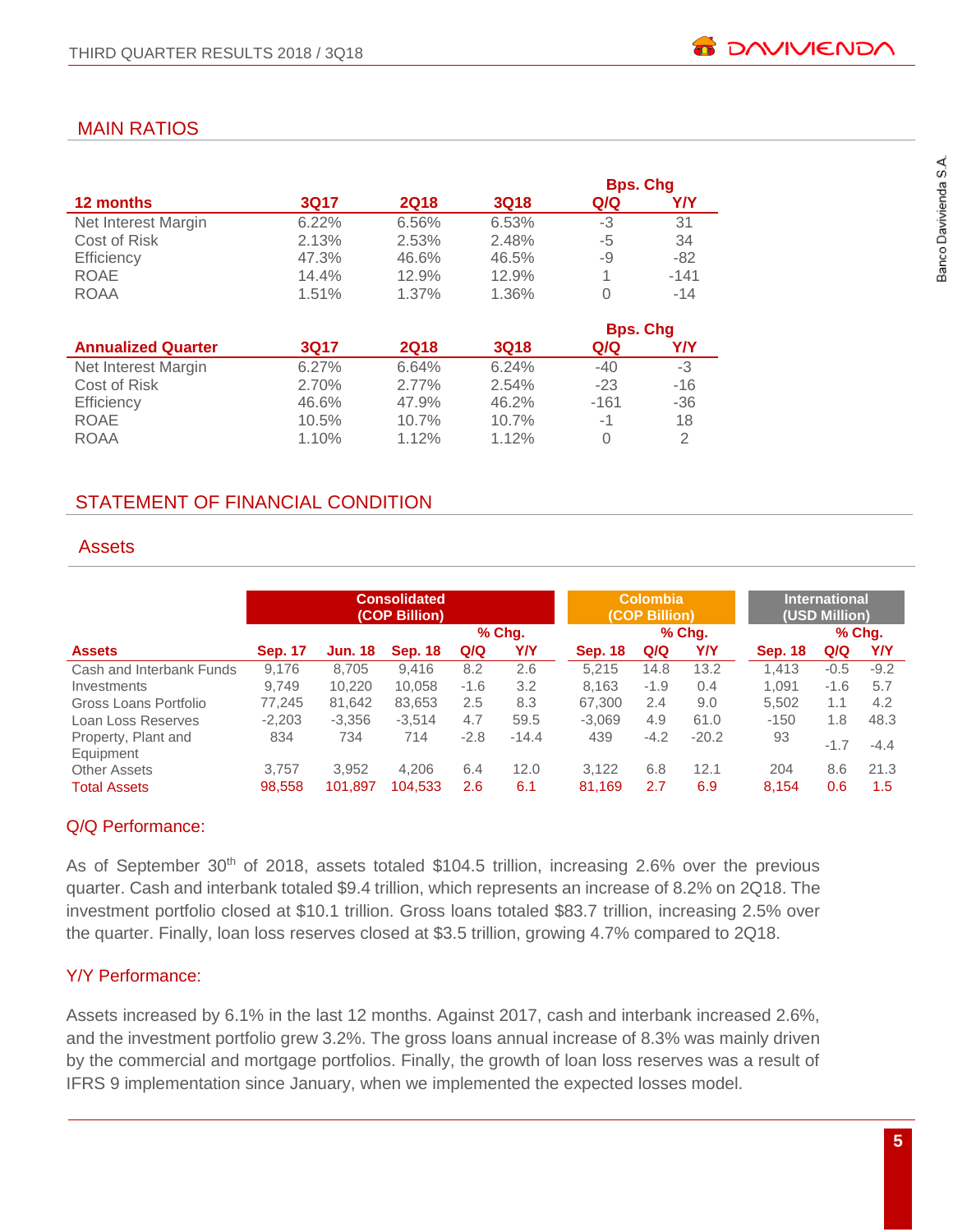# Gross Loans

|                    | <b>Consolidated</b><br>(COP Billion) |                |                |     |        |                | <b>Colombia</b><br>(COP Billion) |        | <b>International</b><br>(USD Million) |     |          |  |
|--------------------|--------------------------------------|----------------|----------------|-----|--------|----------------|----------------------------------|--------|---------------------------------------|-----|----------|--|
|                    |                                      |                |                |     | % Chq. |                |                                  | % Chq. |                                       |     | $%$ Chg. |  |
| <b>Gross Loans</b> | <b>Sep. 17</b>                       | <b>Jun. 18</b> | <b>Sep. 18</b> | Q/Q | Y/Y    | <b>Sep. 18</b> | Q/Q                              | Y/Y    | <b>Sep. 18</b>                        | Q/Q | Y/Y      |  |
| Commercial         | 39,692                               | 41.454         | 42.399         | 2.3 | 6.8    | 33.451         | 2.4                              | 7.9    | 3.011                                 | 0.3 | 1.9      |  |
| Consumer           | 20,266                               | 20,988         | 21.390         | 1.9 | 5.5    | 17.488         | 1.5                              | 4.8    | 1.313                                 | 2.5 | 7.9      |  |
| Mortgage           | 17.286                               | 19,200         | 19.863         | 3.5 | 14.9   | 16.361         | 3.5                              | 16.6   | 1.179                                 | 1.9 | 6.5      |  |
| Total              | 77.245                               | 81,642         | 83,653         | 2.5 | 8.3    | 67,300         | 2.4                              | 9.0    | 5,502                                 | 1.1 | 4.2      |  |

# Q/Q Performance:

Gross loans totaled \$83.7 trillion, increasing 2.5% over the quarter. The highest quarterly growth on nominal terms was recorded in the commercial portfolio, driven by medium-sized companies in Colombia.

Consumer loans grew in Colombia, mainly in fixed-rate unsecured personal loans and credit cards (4.6% and 2.6% increases).

The growth in Colombia's mortgage loans was led by leasing and residential housing portfolios, which increased 4.0% and 6.6% respectively, in major and intermediate cities.

International subsidiaries reported gross loans for US \$5.5 billion, an increase of 1.1% over the previous quarter, mainly due to the growth in consumer and mortgage lending.

#### Y/Y Performance:

Gross loans increased 8.3% annually, mainly driven by the performance of the commercial and mortgage portfolios.

Commercial loans grew 6.8% on an annual basis, given the demand from the corporate and construction segments in Colombia, which increased 5.3% and 15.1% respectively.

Moreover, performance of the payroll and unsecured personal loans stands out in Colombia's consumer portfolio, with growths of 8.0% and 9.6% respectively. Furthermore, our unsecured personal mobile loan reached a balance of \$314 billion as of September 30<sup>th</sup>.

Finally, mortgage loans grew at an annual rate of 14.9%. Segments with the highest growth were leasing and residential housing in Colombia, with increases of 18.3% and 28.8% respectively.

In Central America, gross loans grew mainly due to Honduras (mostly in commercial and consumer segments), and Costa Rica's dynamics (in mortgage and consumer portfolios).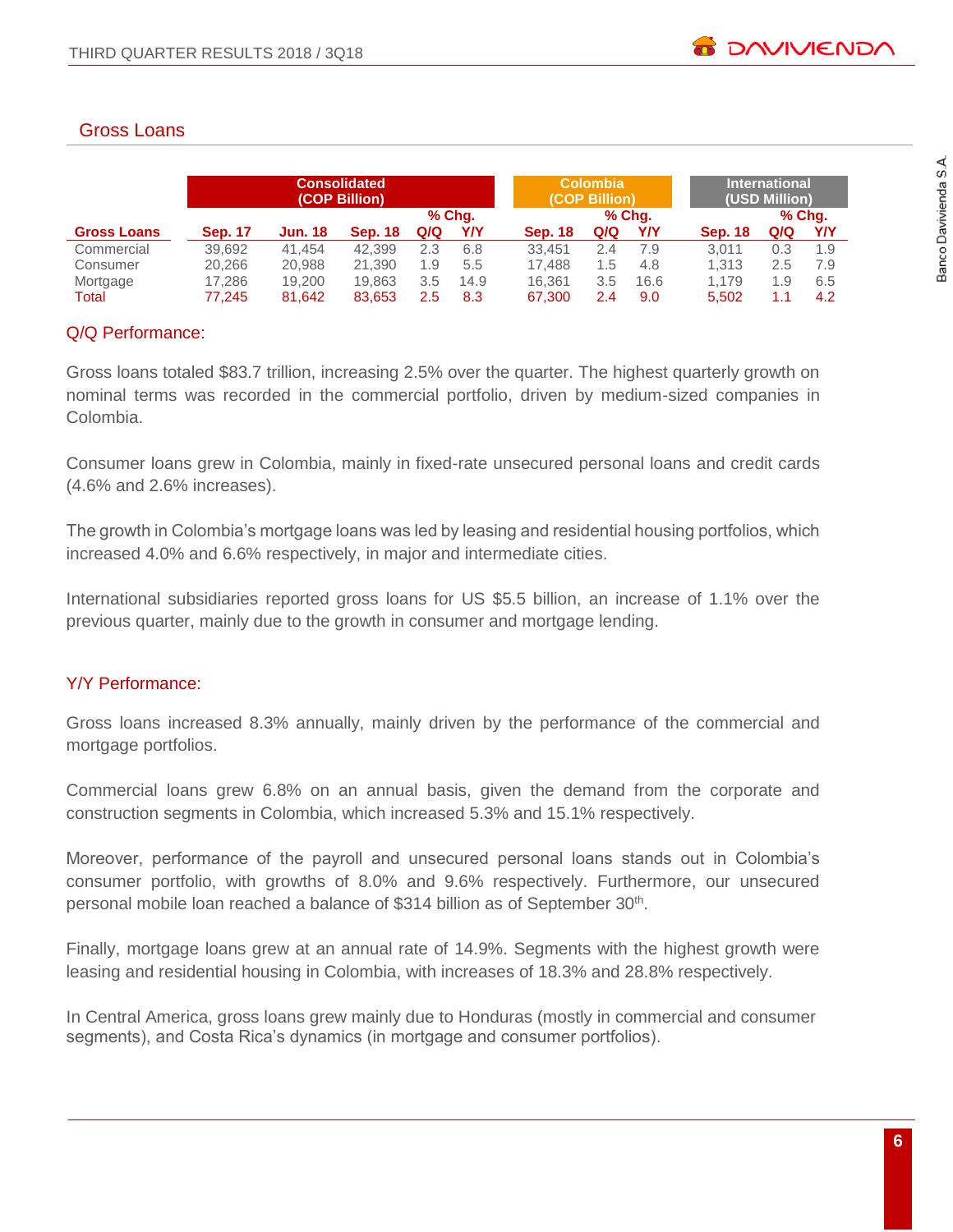#### Asset Quality and Coverage

#### Asset Quality

|                                   |                      | <b>Consolidated</b> |                |                   | <b>Colombia</b>      |                   |                   | <b>International</b> |                |
|-----------------------------------|----------------------|---------------------|----------------|-------------------|----------------------|-------------------|-------------------|----------------------|----------------|
| <b>NPL</b>                        | 3017                 | <b>2Q18</b>         | <b>3Q18</b>    | 3Q17              | <b>2Q18</b>          | <b>3Q18</b>       | 3Q17              | <b>2Q18</b>          | <b>3Q18</b>    |
| Commercial                        | 2.81%                | 4.51%               | 4.73%          | 3.14%             | $5.27\%$             | 5.53%             | 1.64%             | 1.65%                | 1.72%          |
| Consumer                          | 2.68%                | $2.60\%$            | 2.51%          | 2.69%             | $2.54\%$             | 2.43%             | 2.63%             | 2.87%                | 2.88%          |
| Mortgage                          | 3.23%                | $3.81\%$            | 3.89%          | 3.46%             | $4.11\%$             | 4.14%             | $2.24\%$          | $2.44\%$             | 2.76%          |
| Subtotal (90) <sup>2</sup>        | $2.87\%$             | 3.85%               | 3.96%          | $3.09\%$          | 4.28%                | 4.39%             | 1.99%             | $2.11\%$             | $2.22\%$       |
| Mortgage (120)<br>Total $(120)^3$ | $2.35\%$<br>$2.67\%$ | 2.92%<br>3.64%      | 2.96%<br>3.74% | $2.47\%$<br>2.87% | $3.11\%$<br>$4.04\%$ | $3.09\%$<br>4.13% | $1.84\%$<br>1.91% | $2.05\%$<br>2.03%    | 2.31%<br>2.13% |

#### Q/Q Performance:

Consolidated NPL closed at 3.96%, increasing 11 bps over the quarter. NPL ratio was mostly impacted by the commercial portfolio, which deterioration is explained by some customers in Colombia's transport sector, who exceeded 90 days of delinquency.

On the other hand, consumer loans NPL fell 9 bps compared to the one reported on the second quarter, as a result of the portfolio's stabilization, both in Colombia and Central America, given origination policies adjustments.

The 120 days NPL ratio for mortgage loans, which is a more accurate measure of payment behaviour, closed at 2.96% presenting an increase of 4bps over the quarter.

We continue to adjust our origination and write-offs' policies, aiming to provide stability to the NPL ratio.

Write-offs for the total loan book totaled \$523 billion in the quarter.

| <b>Write-offs</b> |             | <b>Quarterly Figures</b> | $%$ Chg. |      |      |  |
|-------------------|-------------|--------------------------|----------|------|------|--|
| (COP billion)     | <b>3Q17</b> | <b>2018</b>              | -3018    | Q/Q  | YN   |  |
| Write-offs        | 430         | 509                      | 523      | -2.7 | 21.7 |  |

#### Y/Y Performance:

 $\overline{a}$ 

Consolidated NPL increased 109 bps over the year, mainly as a result of deteriorations presented in commercial and mortgage loans.

<sup>2</sup> Portfolio > 90 days / Gross portfolio.

<sup>3</sup> Total (120) includes: (Mortgage>120 days + Commercial>90 days + Consumer>90 days) / Gross portfolio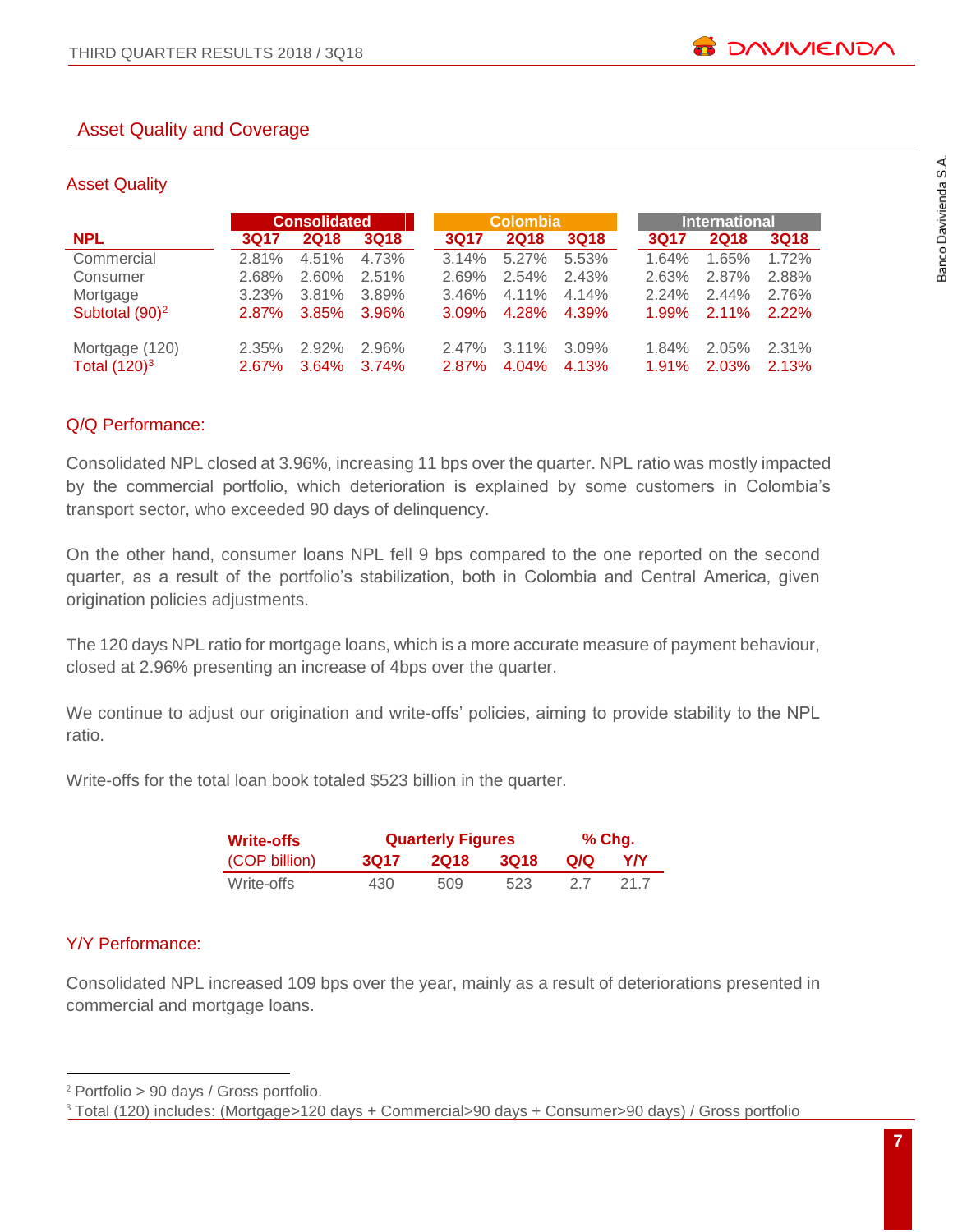The commercial NPL rose 191 bps annually, as a consequence of specific situations in Colombia's transport and infrastructure industries, as well as other customers in diverse sectors of the economy.

Consumer NPL improved 17 bps compared to the one reported in 3Q17, given the favorable response of credit card, payroll and unsecured personal loans to policy changes implemented in Colombia.

Finally, the 120 days NPL ratio for the mortgage loans increased 61 bps on an annual basis, as a result of the deterioration explained in previous quarters.

Accumulated write-offs for the total loan book totaled \$1.42 trillion.

| Write-offs    |                | <b>Accumulated Figures</b> |      |  |  |  |  |
|---------------|----------------|----------------------------|------|--|--|--|--|
| (COP billion) | <b>Sep. 17</b> | <b>Sep. 18</b>             | YN.  |  |  |  |  |
| Write-offs    | 1.067          | 1.422                      | 33.3 |  |  |  |  |

#### **Coverage**

|                    | Coverage <sup>4</sup> |             |             |  | Total Reserves Coverage <sup>5</sup> |             |             |  |  |  |
|--------------------|-----------------------|-------------|-------------|--|--------------------------------------|-------------|-------------|--|--|--|
| <b>Gross Loans</b> | 3017                  | <b>2018</b> | <b>3Q18</b> |  | 3017                                 | <b>2018</b> | <b>3Q18</b> |  |  |  |
| Commercial         | 102.4%                | $92.2\%$    | 89.8%       |  | 140.7%                               | 107.1%      | 105.1%      |  |  |  |
| Consumer           | 177.6%                | 253.2%      | 270.3%      |  | 257.1%                               | 280.2%      | 278.6%      |  |  |  |
| Mortgage           | 16.8%                 | 34.3%       | 33.7%       |  | 71.9%                                | 65.9%       | 65.5%       |  |  |  |
| Total              | 99.3%                 | 106.7%      | 106.0%      |  | 151.9%                               | 127.6%      | 124.0%      |  |  |  |

# Q/Q Performance:

Total consolidated coverage closed at 124%, declining over the quarter mainly due to the increase in commercial loans overdue by 90 days. On another hand, the coverage ratio closed at 106%, lower than the one reported at 2Q18.

# Y/Y Performance:

 $\overline{a}$ 

Total consolidated coverage fell over the year, given the increase in non-performing commercial and mortgage loans. However, the coverage ratio rose compared to the one presented on 3Q17, as a result of higher loan loss reserves. The latter is explained by the expected-losses model adoption, which also includes macroeconomic effects and leads to a higher level of provisions.

<sup>4</sup> Coverage: Asset Allowances / Portfolio> 90 days

<sup>&</sup>lt;sup>5</sup> Total Reserves Coverage: (Assets Allowances + Equity Allowances) / Portfolio> 90 days.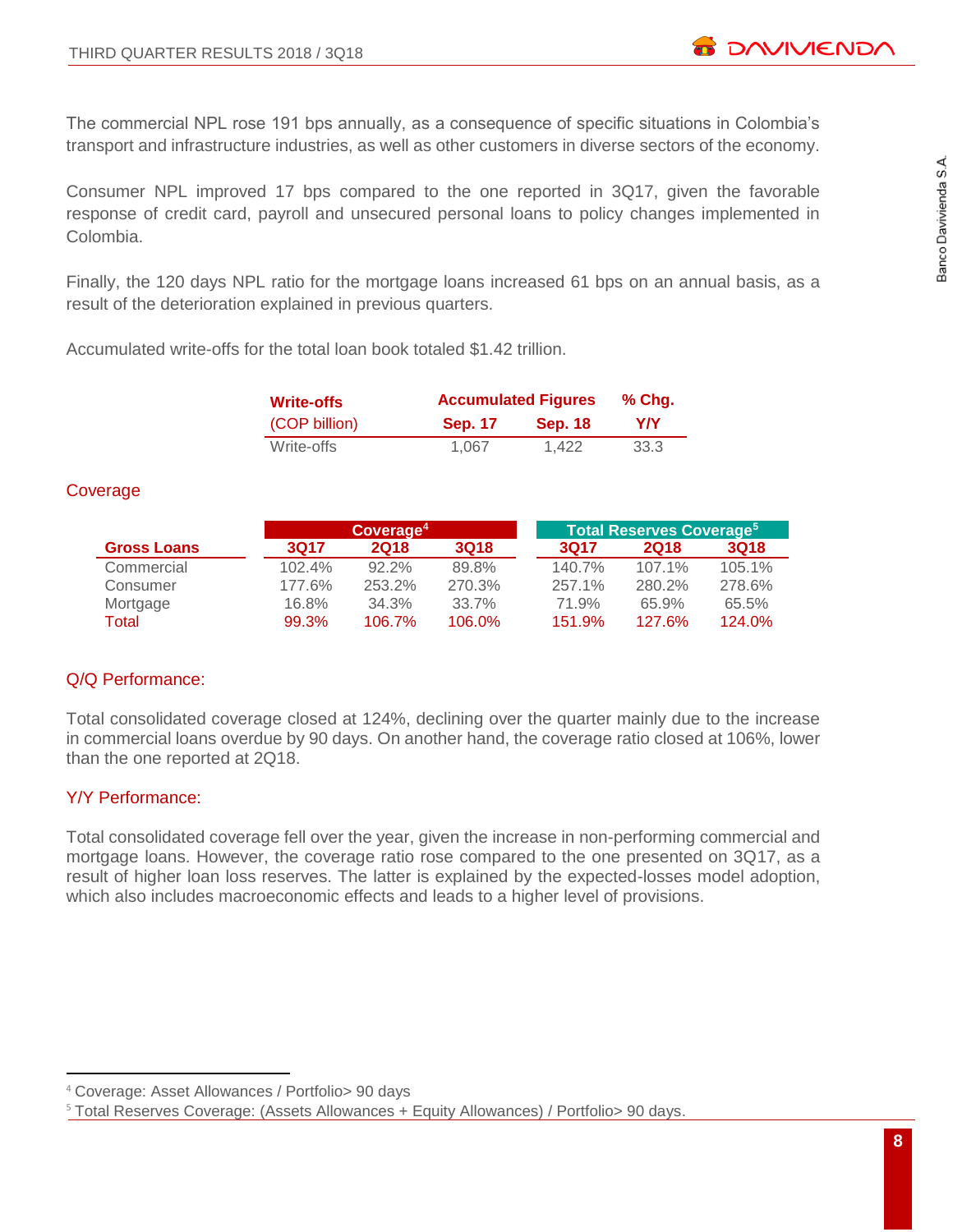# Funding Sources

|                        | <b>Consolidated</b><br>(COP Billion) |                |                | <b>Colombia</b><br>(COP Billion) |        |                | <b>International</b><br>(USD Million) |        |                |        |        |
|------------------------|--------------------------------------|----------------|----------------|----------------------------------|--------|----------------|---------------------------------------|--------|----------------|--------|--------|
|                        |                                      |                |                |                                  | % Chq. |                |                                       | % Chq. |                |        | % Chq. |
| <b>Funding Sources</b> | <b>Sep. 17</b>                       | <b>Jun. 18</b> | <b>Sep. 18</b> | Q/Q                              | Y/Y    | <b>Sep. 18</b> | Q/Q                                   | Y/Y    | <b>Sep. 18</b> | Q/Q    | Y/Y    |
| Demand deposits        | 31,892                               | 32,340         | 32.638         | 0.9                              | 2.3    | 25.650         | 1.9                                   | 5.4    | 2.351          | $-3.9$ | $-8.6$ |
| Term deposits          | 29,557                               | 32.754         | 32.790         | 0.1                              | 10.9   | 24.395         | $-1.7$                                | 12.2   | 2.825          | 4.4    | 6.3    |
| <b>Bonds</b>           | 10,835                               | 10.009         | 9.920          | $-0.9$                           | $-8.4$ | 9.038          | $-1.4$                                | $-9.7$ | 297            | 3.8    | 5.6    |
| Credits with entities  | 9.027                                | 10.248         | 11,552         | 12.7                             | 28.0   | 7.162          | 16.5                                  | 40.6   | 1.477          | 5.5    | 10.3   |
| Total                  | 81.310                               | 85.351         | 86,900         | 1.8                              | 6.9    | 66.245         | 1.4                                   | 8.3    | 6.949          | 1.6    | 1.4    |

#### Q/Q Performance:

Funding sources closed at \$86.9 trillion in September 2018. Quarterly growth is mainly explained by higher levels of financing from multilateral entities, international banks and domestic institutions. The operation in Colombia obtained a loan of USD \$243 million from the Overseas Private Investment Corporation (OPIC) in August this year. Additionally, the Costa Rican operation issued local senior bonds by USD \$35 million in the months of July and September.

Demand deposits reached \$32.6 trillion, increasing mainly in Colombia as a result of greater preference among the public to keep their funds liquid, given the uncertainty of the evolution of global economy. Meanwhile, in Central America deposits in savings and checking accounts fell, as some institutional customers decided to withdraw part of their deposits to invest in long-term debt.

Term deposits closed at \$32.8 trillion, remaining relatively stable compared to the previous quarter. However, they presented an important increase in the international subsidiaries, led by medium-sized companies in Costa Rica. Bonds closed at \$9.9 trillion, declining on balance due to the maturity of senior bonds in Colombia.

Loans to funding ratio closed at 96.3%, rising 61 bps compared to the one presented on 2Q18.

# Y/Y Performance:

Funding sources increased 6.9% over the year, mainly due to growth in term deposits and credits with entities.

On one hand, a preference for term deposits has been observed in Colombia, as evidenced in their annual variation. However, during 3Q18, there was a tendency for keeping funds liquid, as a result of uncertainties about the world economy, as noted above.

In Central America, demand deposits fell especially in the corporate segment; and term deposits increased 6.3% as a result of broader customer portfolios in Panama and new deposits taken in El Salvador, mainly from customers in the institutional banking segment.

Furthermore, the reduction in bonds was due to the maturity of a USD \$500 million senior bond in January this year, and senior bonds in Colombia. Finally, credits with entities increased due to further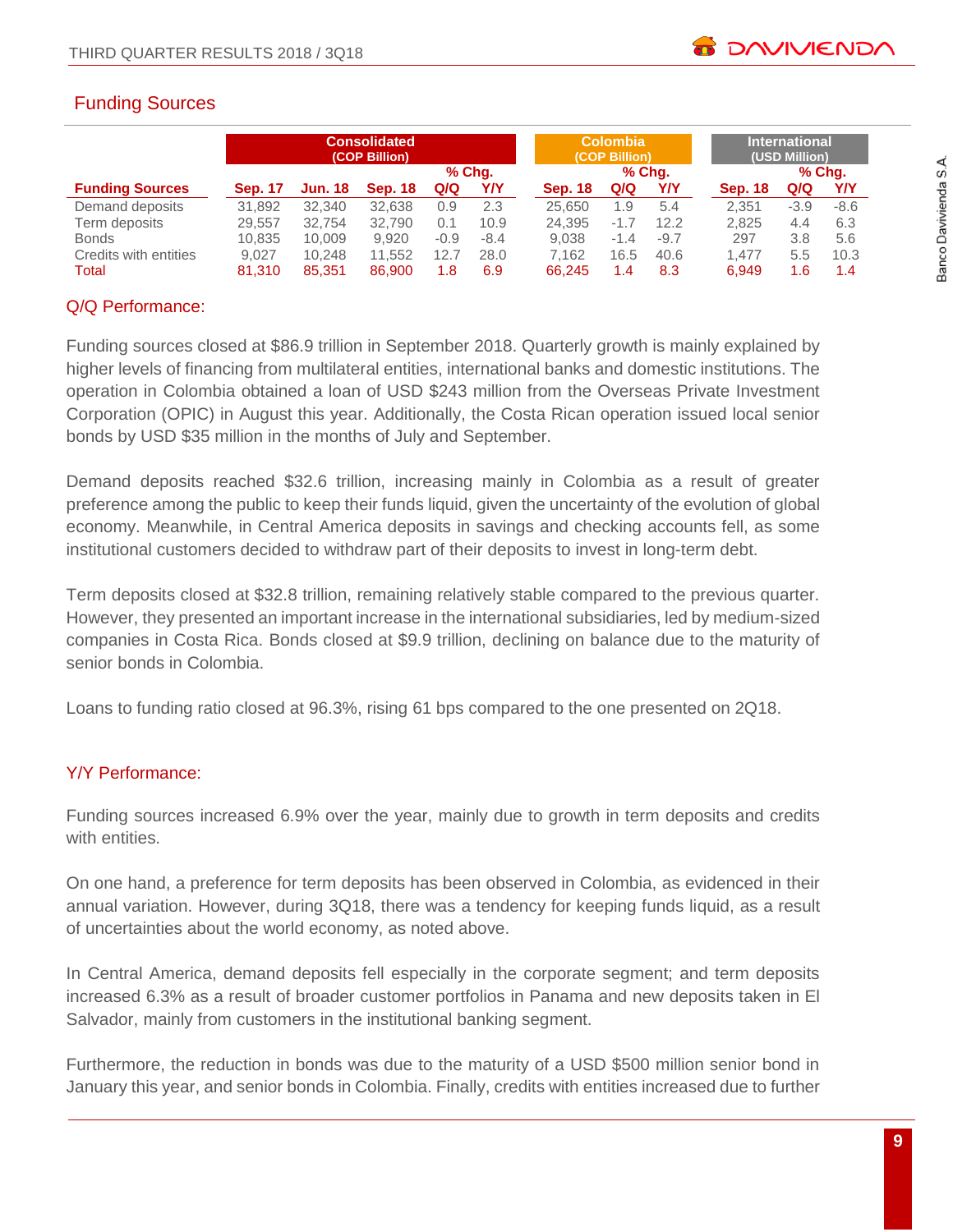liabilities with multilateral entities, as explained earlier. Loans to funding ratio increased 126 bps during the last 12 months.

# Equity and Regulatory Capital

| <b>Total Regulatory Capital and</b><br><b>Risk Weighted Assets</b> |             | <b>Consolidated</b> |             |
|--------------------------------------------------------------------|-------------|---------------------|-------------|
| (COP Billion)                                                      | <b>3Q17</b> | <b>2Q18</b>         | <b>3Q18</b> |
| <b>Tier I Capital</b>                                              | 6,861       | 7,855               | 7,842       |
| <b>Tier II Capital</b>                                             | 4,156       | 3,838               | 3,662       |
| <b>Total Regulatory Capital</b>                                    | 11,016      | 11,693              | 11,504      |
| <b>Risk Weighted Assets</b>                                        | 84,968      | 88,518              | 89,748      |
| <b>Total Capital Ratio</b>                                         | 12.52%      | 12.68%              | 12.27%      |
| Tier I                                                             | 7.80%       | 8.52%               | 8.37%       |
| Tier II                                                            | 4.72%       | 4.16%               | 3.91%       |

#### Q/Q Performance:

Consolidated equity totaled \$10.9 trillion, an increase of 2.7% over the quarter, mainly due to higher profits in the period.

Total capital ratio closed at 12.27% in September, 41 bps lower than the level reported in 2Q18. However, this level is 327 bps above the minimum required under Colombia's regulation (9%).

Risk-weighted assets totaled \$89.7 trillion, increasing 1.4% over the quarter. Additionally, its density<sup>6</sup> was 85.9%, decreasing 100 bps against the one reported on 2Q18, which closed at 86.9%.

# Y/Y Performance:

Consolidated equity showed an annual increase of 4.4% as a result of higher reserves and profits for the period, given the Bank's \$1 trillion capitalization approved by the General Shareholders' Meeting, last March 2018. Risk-weighted assets increased 5.6% over the year, and its density fell 35 bps against the one registered on 3Q17 (86.2%).

 $\overline{a}$ <sup>6</sup> Risk Weighted Assets' Density: RWAs / Total Assets.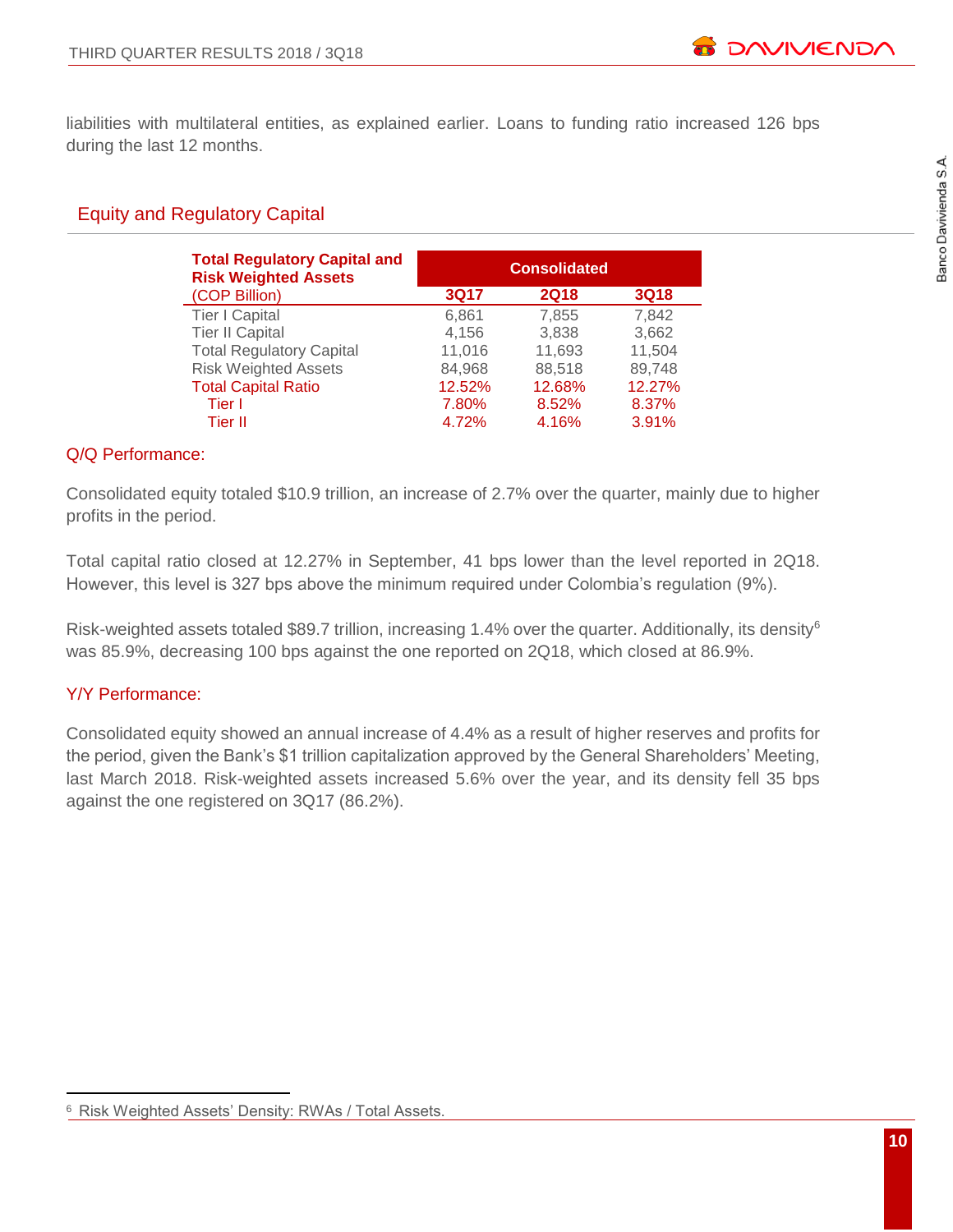# INCOME STATEMENT

| <b>Income Statement</b>                  |             | <b>Quarterly Figures</b> |             |         | % Chg.     |                | <b>Accum. Figures</b> | % Chg.     |
|------------------------------------------|-------------|--------------------------|-------------|---------|------------|----------------|-----------------------|------------|
| (COP billion)                            | <b>3Q17</b> | <b>2Q18</b>              | <b>3Q18</b> | Q/Q     | <b>Y/Y</b> | <b>Sep. 17</b> | <b>Sep. 18</b>        | <b>Y/Y</b> |
| Interest Income                          | 2,296       | 2,350                    | 2,320       | $-1.2$  | 1.1        | 7,013          | 7,075                 | 0.9        |
| Loans                                    | 2,157       | 2,189                    | 2,173       | $-0.7$  | 0.7        | 6,511          | 6,592                 | 1.2        |
| Commercial                               | 894         | 882                      | 879         | $-0.3$  | $-1.6$     | 2,736          | 2,643                 | $-3.4$     |
| Consumer                                 | 794         | 780                      | 802         | 2.9     | 1.0        | 2,306          | 2,378                 | 3.1        |
| Mortgage                                 | 470         | 527                      | 491         | $-6.8$  | 4.6        | 1,469          | 1,571                 | 6.9        |
| Investments                              | 120         | 137                      | 119         | $-13.1$ | $-0.3$     | 448            | 405                   | $-9.6$     |
| Other Income                             | 19          | 23                       | 28          | 19.8    | 51.7       | 54             | 78                    | 44.0       |
| <b>Financial Expenses</b>                | 929         | 872                      | 885         | 1.5     | $-4.8$     | 2,925          | 2,647                 | $-9.5$     |
| <b>Demand Deposits</b>                   | 191         | 147                      | 154         | 4.8     | $-19.3$    | 722            | 459                   | $-36.5$    |
| <b>Term Deposits</b>                     | 427         | 420                      | 419         | $-0.3$  | $-1.8$     | 1,282          | 1,254                 | $-2.1$     |
| <b>Credits with Entities</b>             | 93          | 115                      | 125         | 8.5     | 34.0       | 281            | 343                   | 21.9       |
| <b>Bonds</b>                             | 178         | 170                      | 170         | $-0.1$  | $-4.2$     | 539            | 535                   | $-0.8$     |
| <b>Other Expenses</b>                    | 41          | 19                       | 16          | $-13.1$ | $-59.5$    | 101            | 57                    | $-43.7$    |
| <b>Gross Financial Margin</b>            | 1,366       | 1,477                    | 1,435       | $-2.9$  | 5.1        | 4,089          | 4,428                 | 8.3        |
| Provision Expenses, net of<br>recoveries | 521         | 566                      | 532         | $-6.1$  | 2.0        | 1,464          | 1,562                 | 6.7        |
| <b>Net Interest Margin</b>               | 845         | 911                      | 904         | $-0.8$  | 6.9        | 2,625          | 2,866                 | 9.2        |
| Operating Income                         | 302         | 336                      | 317         | $-5.4$  | 5.0        | 891            | 970                   | 8.9        |
| <b>Operating Expenses</b>                | 782         | 876                      | 830         | $-5.3$  | 6.1        | 2,321          | 2,495                 | 7.5        |
| <b>Personnel Expenses</b>                | 334         | 397                      | 345         | $-13.2$ | 3.2        | 1,014          | 1,090                 | 7.5        |
| <b>Operation Expenses</b>                | 343         | 359                      | 362         | 0.8     | 5.3        | 990            | 1,043                 | 5.4        |
| <b>Other Expenses</b>                    | 104         | 120                      | 123         | 2.9     | 18.1       | 317            | 362                   | 14.0       |
| <b>Exchange and Derivatives</b>          | 12          | 21                       | 42          | 93.8    | 243.6      | 97             | 89                    | $-7.5$     |
| Other Income and Expenses,<br>net        | $-2$        | $\overline{4}$           | 1           | $-81.4$ | $-133.8$   | $-16$          | $-21$                 | 36.4       |
| Income before Taxes                      | 375         | 397                      | 434         | 9.3     | 15.6       | 1,276          | 1,410                 | 10.4       |
| Income Tax                               | 102         | 116                      | 145         | 24.8    | 41.8       | 353            | 385                   | 9.1        |
| <b>Net Income</b>                        | 273         | 281                      | 289         | 2.9     | 5.8        | 923            | 1,024                 | 10.9       |

# Net Income

# Quarterly figures

#### Q/Q Performance:

Net income for the quarter totaled \$289 billion, presenting an increase of 2.9% compared to 2Q18, given the reduction in operating expenses, and the contraction in provision expenses due to loan collection strategies.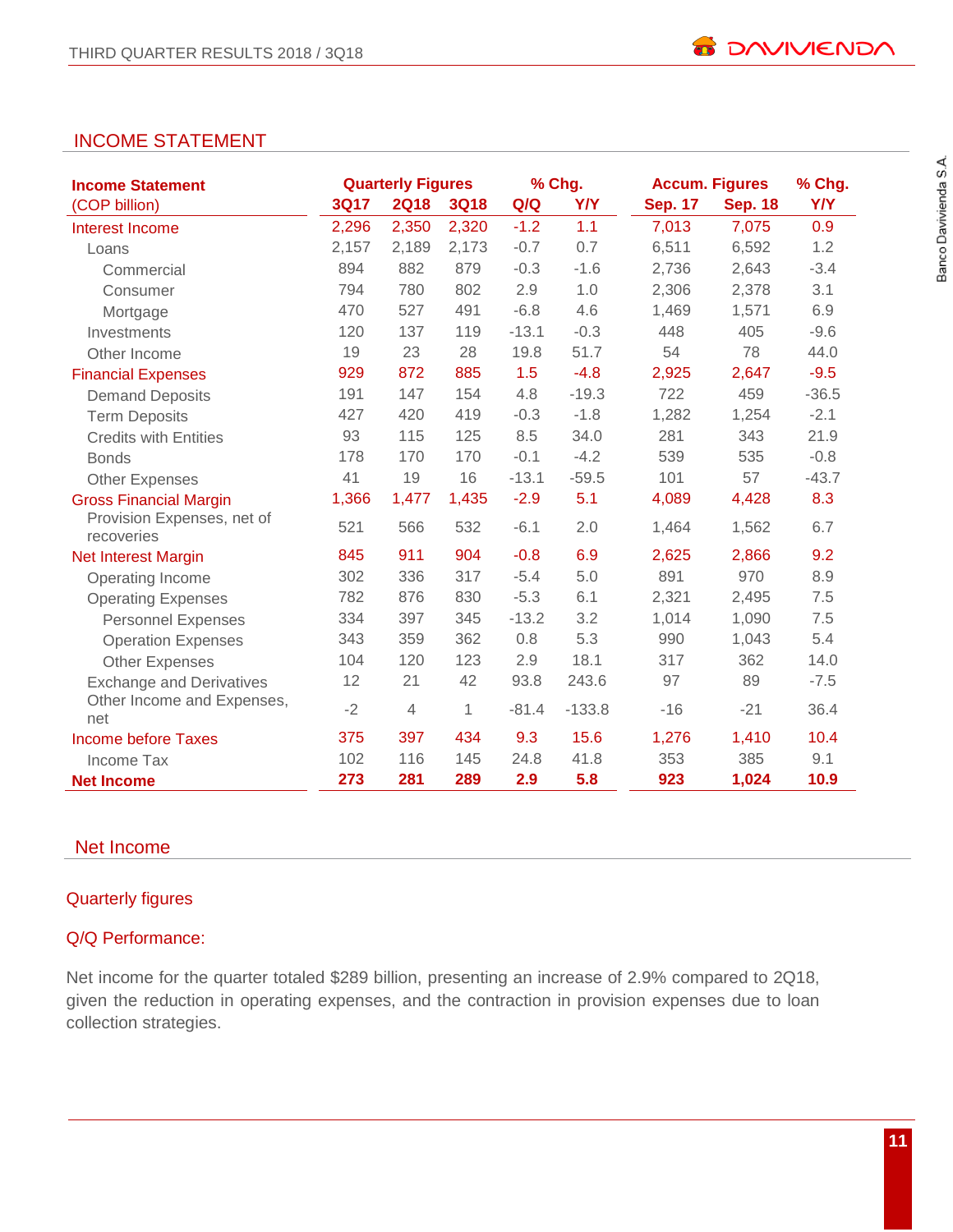**B** DAVIVIEND

Given that personnel expenses for the second quarter were unusually high due to the payment of bonuses, and that salary expenses fell during the third quarter, total operating expenses dropped 5.3% against 2Q18.

As a result, annualized quarter ROAE closed at 10.7%.

#### Y/Y Performance:

Consolidated profits for 3Q18 increased 5.8% year over year, as a result of higher loan income, lower financial expenses and increasing operating income.

Loan income increased mainly driven by the mortgage portfolio in Colombia (related to the growth of this loan book during the year), as well as the commercial and consumer portfolios in Central America, with income increases of 7.8% and 10.5% respectively.

The reduction in financial expenses occurred both in deposits and bonds, as a result of the liabilities' repricing.

Finally, operating income increased due to higher commission and fee income in Central America, related to fees from disbursements, credit and debit cards.

#### Accumulated figures

#### Y/Y Performance

Accumulated net profit as of September 2018 reached \$1.02 trillion, which represents an increase of 10.9% in annual terms, given higher loan income from mortgage and consumer loans, the reduction in financial expenses, and the increase in operating income. If the effect of the average COP revaluation over the year was excluded, net income would have grown 11.3%.

In Colombia, accumulated profits increased 8.7% over the year, closing at \$830 billion. Accumulated profits from the international operation reached US \$67.2 million, growing 24.0% compared to the accumulated up to September 2017.

The average return on equity for the last 12 months closed at 12.9%, 141 bps less than the one reported in September 2017.

#### Gross Financial Margin

| <b>Gross Financial Margin</b>    |       | <b>Quarterly Figures</b> |             | % Chq. |        |                | <b>Accum. Figures</b> | $%$ Chg. |
|----------------------------------|-------|--------------------------|-------------|--------|--------|----------------|-----------------------|----------|
| (COP billion)                    | 3017  | <b>2Q18</b>              | <b>3Q18</b> | Q/Q    | Y/Y    | <b>Sep. 17</b> | <b>Sep. 18</b>        | Y/Y      |
| Loan Income                      | 2.157 | 2.189                    | 2.173       | $-0.7$ | 0.7    | 6.511          | 6.592                 | 1.2      |
| Investments and Interbank Income | 138   | 161                      | 147         | $-8.3$ | 6.7    | 502            | 483                   | $-3.8$   |
| <b>Financial Income</b>          | 2.296 | 2.350                    | 2.320       | $-1.2$ | 1.1    | 7.013          | 7.075                 | 0.9      |
| <b>Financial Expenses</b>        | 929   | 872                      | 885         | 1.5    | $-4.8$ | 2.925          | 2.647                 | $-9.5$   |
| <b>Gross Financial Margin</b>    | 1.366 | .477                     | 1.435       | $-2.9$ | 5.1    | 4,089          | 4.428                 | 8.3      |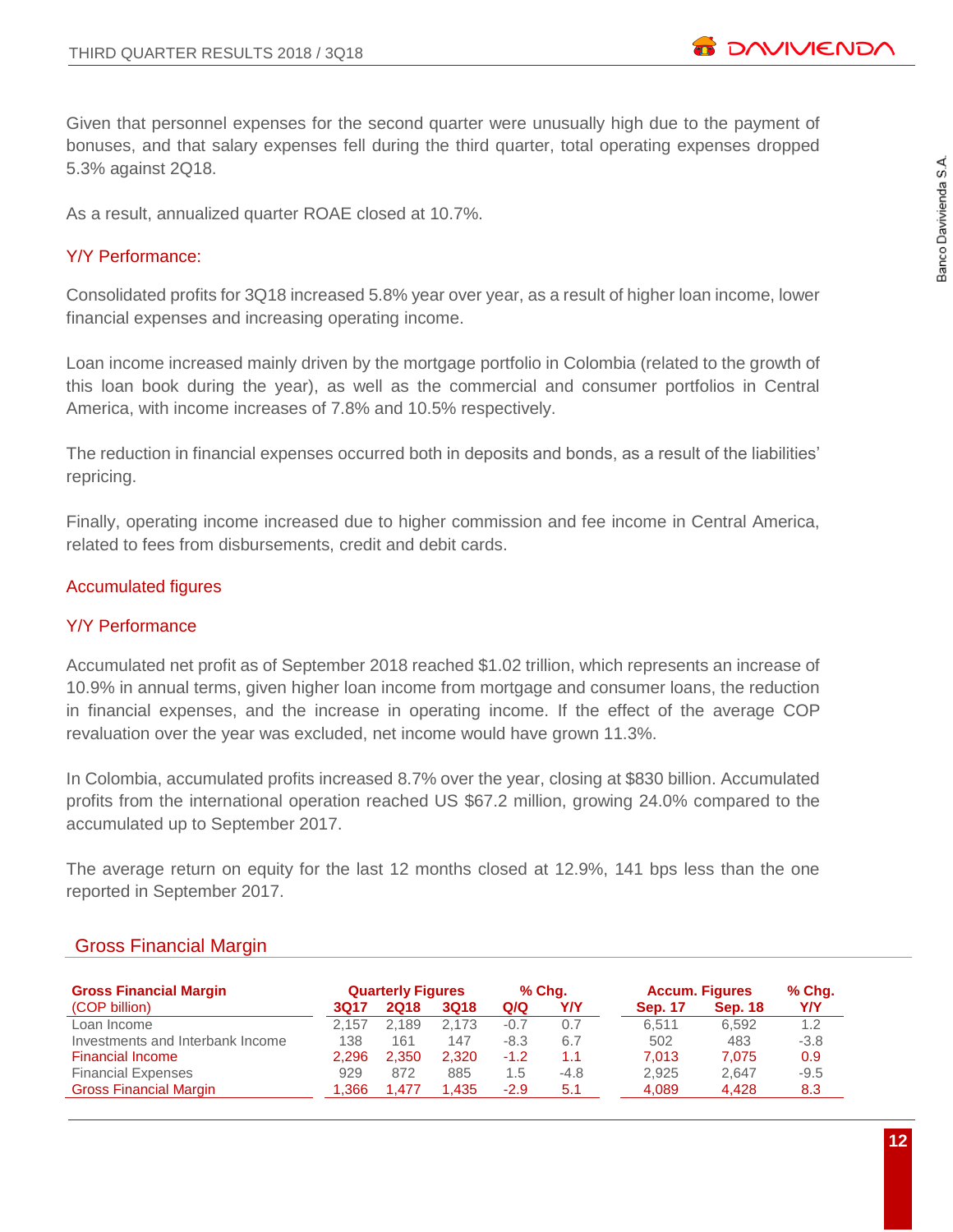

#### Quarterly figures

Q/Q Performance:

The consolidated gross financial margin for the period closed at \$1.4 trillion, declining over the quarter mainly due to lower financial income.

This reduction in interest income is related to asset repricing, consistent with the reduction of the reference rate by Colombia's Central Bank.

The mortgage portfolio suffered the greatest impact on its revenues, as a consequence of the UVR (inflation linked unit) adjustment. This situation also impacted investment income.

Financial expenses increased over the quarter, associated with the growth of credits with entities and savings deposits in Colombia. As a result, the gross financial margin of Colombia's operations closed at \$1.2 trillion, falling 5.0% against 2Q18.

In the international subsidiaries, gross financial margin reached USD \$85.8 million, improving 4.5% compared to 2Q18, due to higher income from the commercial and consumer portfolios.

As the overall result, the annualized-quarter NIM closed at 6.24%, dropping 40 bps when compared to the one reported in 2Q18.

| <b>NIM</b>                |          |             |       |       | <b>Bps Chg.</b> |
|---------------------------|----------|-------------|-------|-------|-----------------|
| <b>Annualized Quarter</b> | 3017     | <b>2018</b> | 3018  | Q/Q   | <b>A/A</b>      |
| Total NIM                 | $6.27\%$ | 6.64%       | 6.24% | $-40$ |                 |

#### Y/Y Performance:

The consolidated gross financial margin for the quarter showed an annual increase of 5.1%, as a result of higher loan income (mainly from the mortgage portfolio) and lower financial expenses. Therefore, the annualized quarter NIM stayed relatively stable, increasing 1 bp against the one registered on the 3Q17.

In Colombia, the gross financial margin grew 2.3%, caused by lower funding cost, as a result of rates' adjustment due to the monetary policy decisions in Colombia. As a consequence, commercial loan income was affected by asset repricing, while mortgage loan income performed better, as this segment grew strongly over the year.

The international operation reported a growth of 21.1% in its gross financial margin as a consequence of higher loan and investment income. Commercial loans presented the greatest income growth, followed by consumer loans.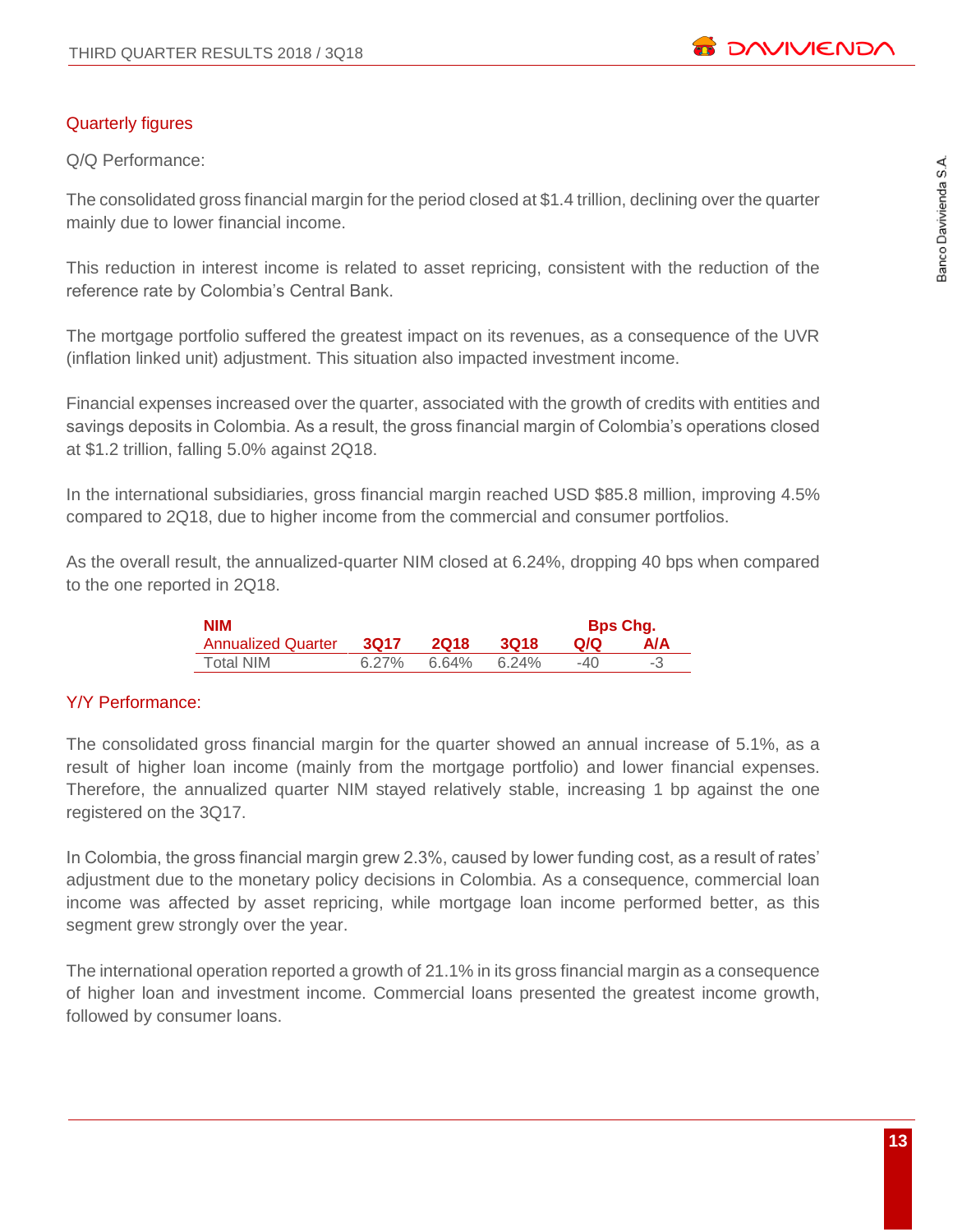# Banco Davivienda S.A.

# Accumulated figures

# Y/Y Performance:

Accumulated gross financial margin reached \$4.4 trillion by September 2018, increasing 8.3% compared to the accumulated figure for September 2017, as a result of lower interest expenses.

The accumulated gross financial margin for the Colombian operation closed at \$3.7 trillion, growing 8.1% as a consequence of lower expenses in savings and term deposits, given the interest rates adjustment.

The gross financial margin for the Central American operation totaled USD \$250.3 million, an increase of 11.4% due to higher income from commercial, mortgage loans and investments.

As a result, the 12-month NIM closed at 6.53%, increasing 31 bps compared to the one reported in September 2017.

| <b>NIM</b> |                      | <b>Bps Chg.</b> |     |
|------------|----------------------|-----------------|-----|
| 12 Months  | 3Q17 2Q18 3Q18       | QIQ YIY         |     |
| Total NIM  | $6.22\%$ 6.56% 6.53% | $-3$            | -31 |

# Provision Expenses

| <b>Provision Expenses</b>                    |      | <b>Quarterly Figures</b> |     | % Chq.  |        | <b>Accum. Figures</b> |                | % Chg. |
|----------------------------------------------|------|--------------------------|-----|---------|--------|-----------------------|----------------|--------|
| (COP billion)                                | 3017 | <b>2Q18 3Q18</b>         |     | Q/Q     | Y/Y    | <b>Sep. 17</b>        | <b>Sep. 18</b> | YN     |
| <b>Provision for Credit Losses</b>           | 610  | 694                      | 618 | $-10.9$ | 1.3    | 1.704                 | 1.851          | 8.7    |
| Loan Recoveries                              | 89   | 128                      | 85  | $-33.7$ | $-4.7$ | 234                   | 284            | 21.4   |
| Net Loan Sales                               |      |                          |     | 48148.7 | 0.0    | 6                     | 6              | $-7.2$ |
| <b>Provision expenses, net of recoveries</b> | 521  | 566                      | 532 | $-6.1$  | 2.0    | 1.464                 | 1.562          | 6.7    |

#### Quarterly figures

#### Q/Q Performance:

Provision expenses for 3Q18 closed at \$532 billion, contracting 6.1% over the quarter. This fall was driven by the Colombian operation, where they dropped 7.7%, as a result of portfolio recovery actions. Provision expenses in Central America increased 6.0%, due to lower loan recovery.

3Q18 annualized cost of risk closed at 2.54%, 23 bps below the level reported for the second quarter of the year.

| <b>Cost of Risk</b>  |       |             |             | <b>Bps Chg.</b> |     |
|----------------------|-------|-------------|-------------|-----------------|-----|
| (Annualized quarter) | 3017  | <b>2018</b> | <b>3018</b> | Q/Q             | YN. |
| Cost of Risk         | 2.70% | 2.77%       | 2.54%       | $-23$           | -16 |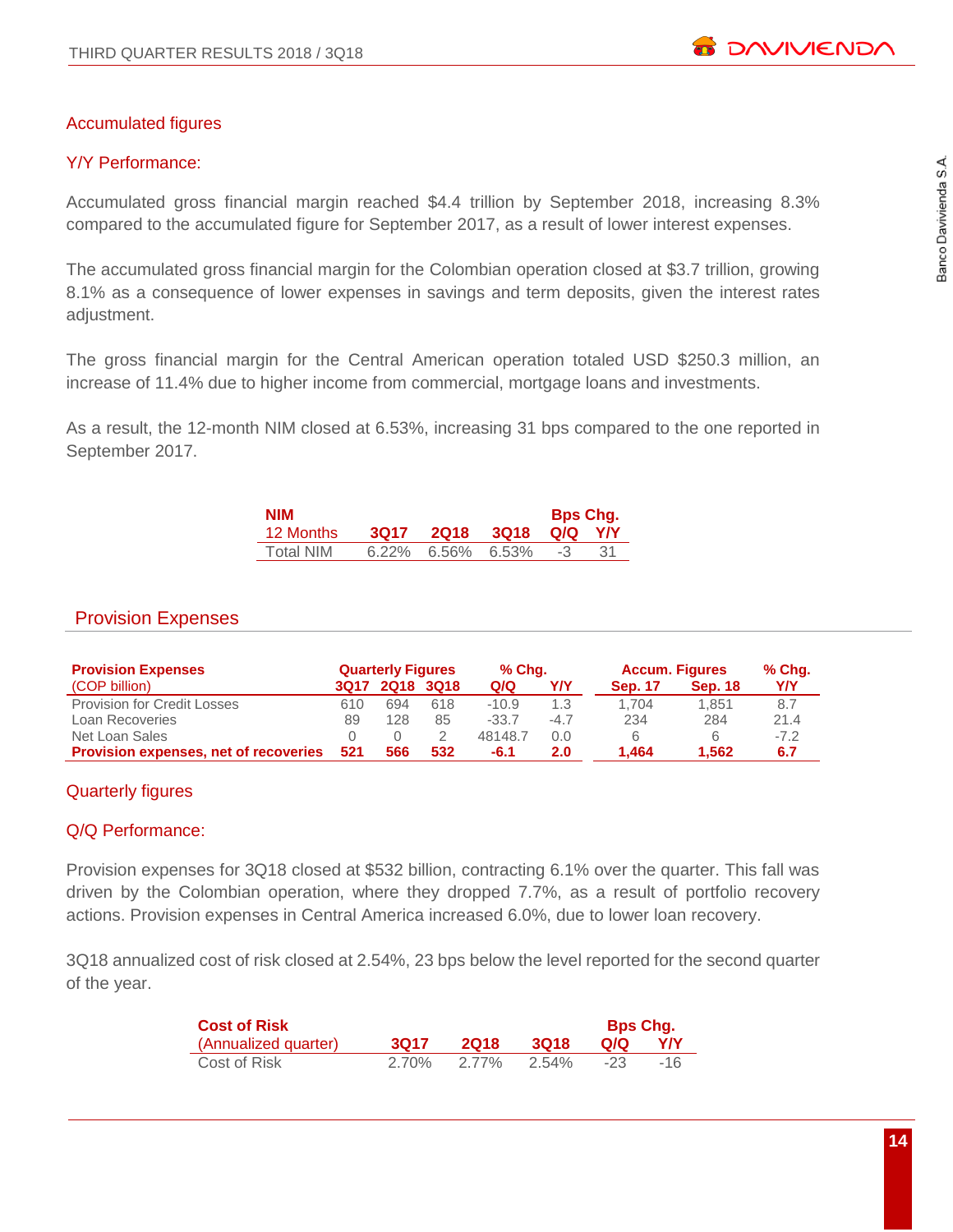#### Y/Y Performance:

Consolidated provision expenses for 3Q18 showed a 2.0% increase, when compared to 3Q17. However, it is important to mention that during 2017, provisions were made under the incurred losses model.

#### Accumulated figures

#### Y/Y Performance:

Accumulated provision expenses as of September 2018 reached \$1.6 trillion, increasing against the accumulated figure for September 2017. This growth resulted from IFRS 9 adoption, and specific deteriorations in the commercial segment.

As a result of the latter, the 12-month cost of risk closed at 2.48%, 34 bps higher than the ratio for September 2017.

| <b>Cost of Risk</b>   |                   |                        | <b>Bps Chg.</b> |     |
|-----------------------|-------------------|------------------------|-----------------|-----|
| $(12 \text{ months})$ |                   | 3Q17 2Q18 3Q18 Q/Q Y/Y |                 |     |
| Cost of Risk          | 2.13% 2.53% 2.48% |                        | $-5$            | -34 |

#### Operating Income

#### Quarterly figures

#### Q/Q Performance:

Operating income for the quarter totaled \$317 billion, registering a reduction against 2Q18 mainly due to lower fee income in Colombia, as a result of higher expenses as collection, exchange and acquisition, and debit and credit card royalties.

#### Y/Y Performance:

Operating income for 3Q18 increased 5.0% compared to 3Q17, driven by higher fee income in Central America (mainly in El Salvador, Honduras, and Costa Rica) due to higher fees from banking services, credit and debit cards, and mutual fund management.

#### Accumulated figures

#### Y/Y Performance:

Accumulated operating income reached \$970 billion by the third quarter, increasing 8.9% compared to the previous year as a result of fee income growth (7.1% in Colombia and 16.8% in the international operation), led by higher commissions from banking services, cards, trusts, and mutual funds management.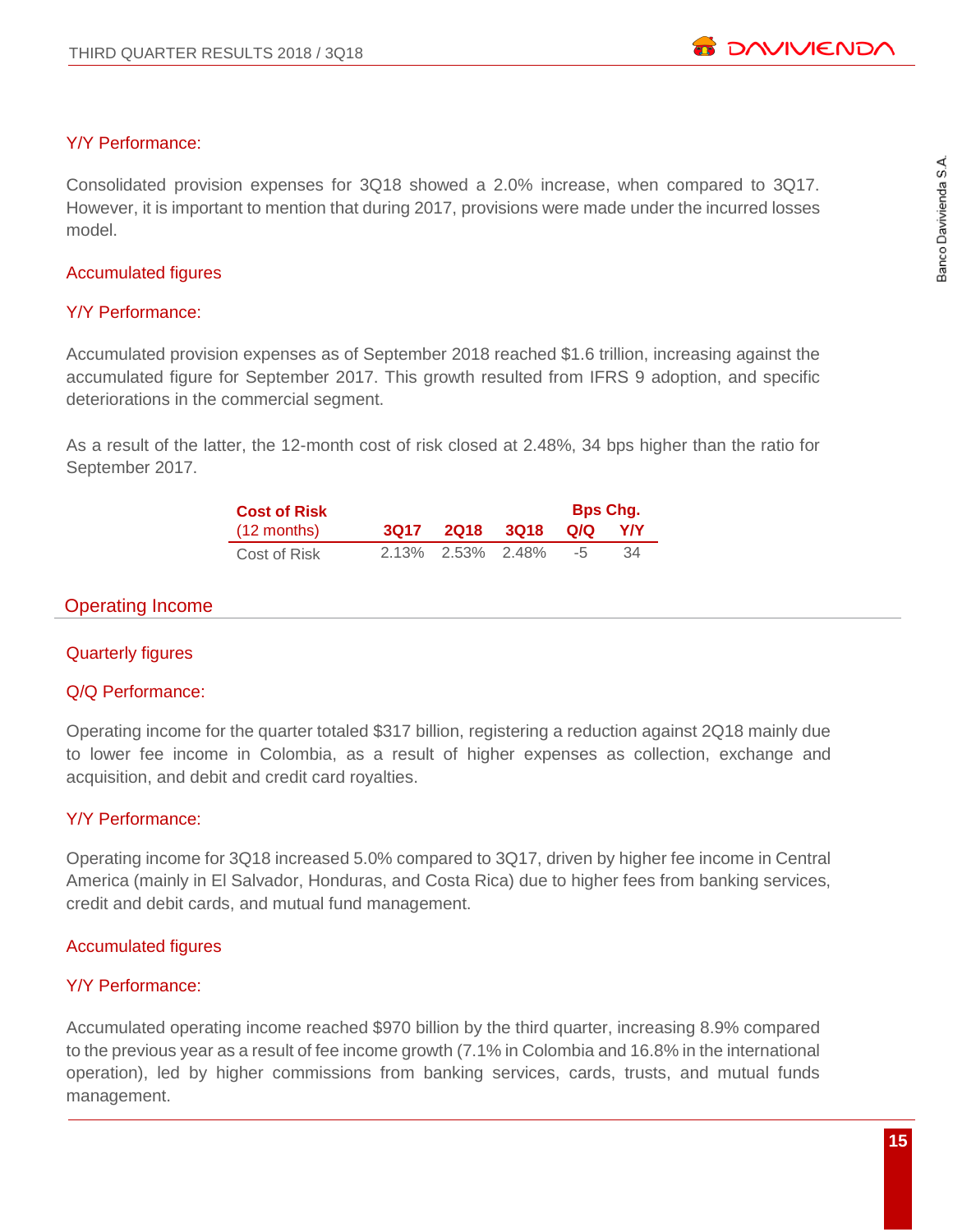# Operating Expenses

| <b>Operating Expenses</b>   |      | <b>Quarterly Figures</b> |             | % Chq.  |      | <b>Accum. Figures</b> |                | % Chg. |
|-----------------------------|------|--------------------------|-------------|---------|------|-----------------------|----------------|--------|
| (COP billion)               | 3Q17 | <b>2Q18</b>              | <b>3Q18</b> | Q/Q     | Y/Y  | <b>Sep. 17</b>        | <b>Sep. 18</b> | Y/Y    |
| <b>Personnel Expenses</b>   | 334  | 397                      | 345         | $-13.2$ | 3.2  | 1.014                 | 1.090          | 7.5    |
| <b>Operational Expenses</b> | 343  | 359                      | 362         | 0.8     | 5.3  | 990                   | 1.043          | 5.4    |
| <b>Other Expenses</b>       | 104  | 120                      | 123         | 2.9     | 18.1 | 317                   | 362            | 14.0   |
| <b>Total Expenses</b>       | 782  | 876                      | 830         | $-5.3$  | 6.1  | 2.321                 | 2.495          | 7.5    |

# Quarterly figures

#### Q/Q Performance:

Consolidated operating expenses closed at \$830 billion in 3Q18, dropping 5.3% against 2Q18 as a result of lower personnel expenses in Colombia.

Accordingly, the annualized quarter Efficiency ratio for the quarter was 46.2%, improving on 161 bps over the quarter and 36 bps over the year.

| <b>Efficiency</b>    |             |             |       | <b>Bps Chg.</b> |      |
|----------------------|-------------|-------------|-------|-----------------|------|
| (Annualized Quarter) | <b>3Q17</b> | <b>2018</b> | -3018 | Q/Q             | Y/Y  |
| <b>Efficiency</b>    | 46.6%       | 47.9%       | 46.2% | -161            | -36. |

#### Y/Y Performance:

Consolidated operating expenses for 3Q18 increased 6.1% over 3Q17, mainly as a result of higher tax expenses and operating costs.

On one hand, Colombia's operating costs increased due to digital transformation expenses; while In Central America, raises were presented in contribution and advertising expenses. Finally, tax expense was impacted by higher industry tax, given the higher volume of loans.

# Accumulated figures

#### Y/Y Performance:

Accumulated operating expenses totaled \$2.5 trillion as of September 2018, growing over the same period of 2017, due to higher personnel and operating expenses in Colombia related to leasing and technology fees, and to the payment of a non-recurring personnel bonus last quarter (\$30 billion).

The 12-month efficiency ratio closed at 46.5%, falling 9 bps against the quarter and 82 bps over the year.

| <b>Efficiency</b>     |                   |        | <b>Bps Chg.</b> |      |
|-----------------------|-------------------|--------|-----------------|------|
| $(12 \text{ months})$ | 3Q17 2Q18         | - 3Q18 | Q/Q             | YN   |
| <b>Efficiency</b>     | 47.3% 46.6% 46.5% |        | -9              | -82. |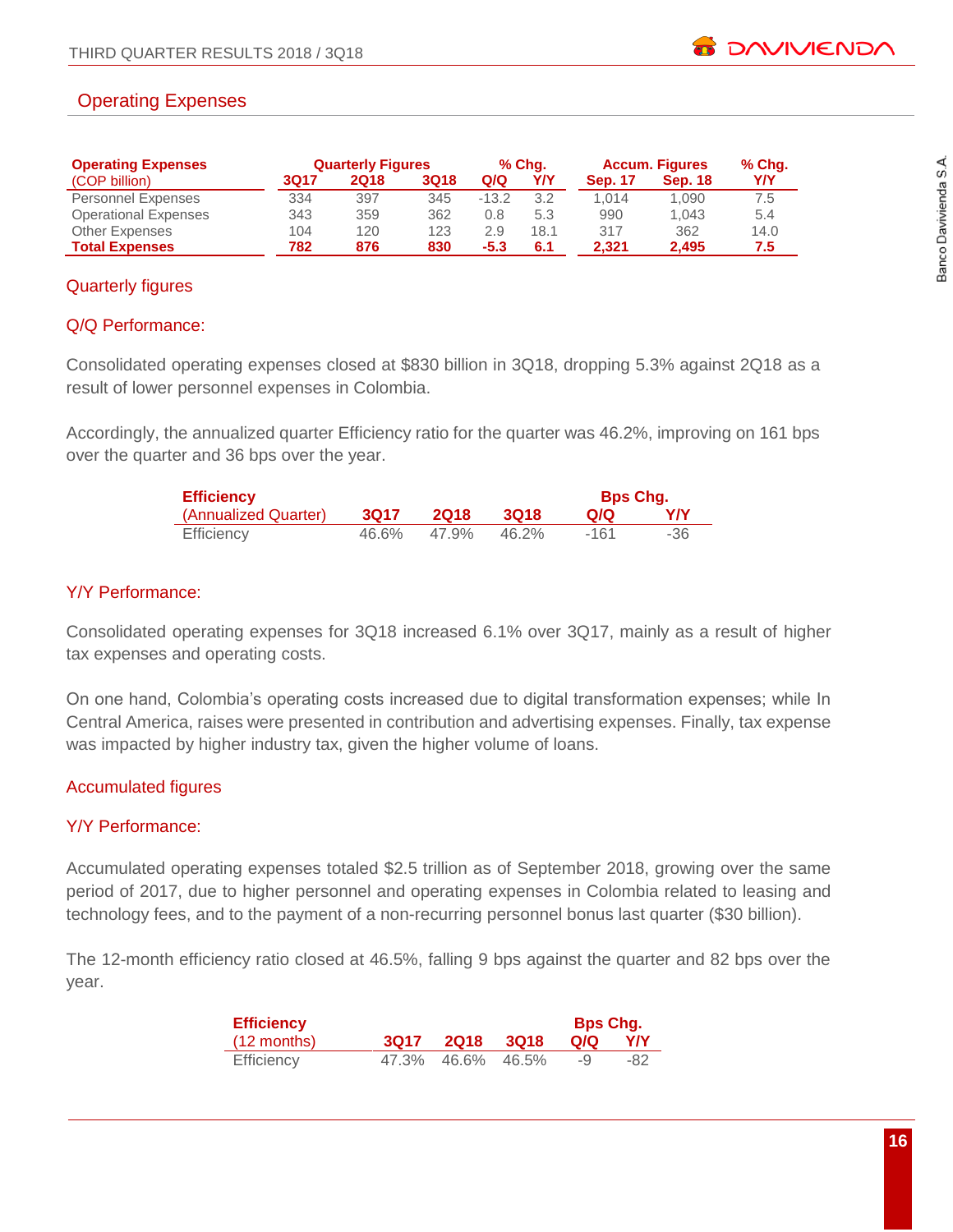# Taxes

# Quarterly figures

# Q/Q Performance:

Income tax closed the quarter at \$145 billion, increasing over 2Q18 as a result of higher profits and a reduction of the exempted income from social housing (due to the behavior of inflation).

| <b>Effective Tax Rate</b> |      |             |      |     | <b>Bps Chg.</b> |
|---------------------------|------|-------------|------|-----|-----------------|
| Quarter                   | 3017 | <b>2018</b> | 3018 | Q/Q | YN              |
| <b>Effective Tax Rate</b> | 27%  | 29%         | 33%  |     |                 |

The increase observed between 2Q18 and 3Q18 in the annualized effective tax rate, is explained by lower tax-exempt income and nontaxable dividends.

# Y/Y Performance:

3Q18 income tax grew against 3Q17, as a consequence of net income growth and IFRS 9 adoption.

# Accumulated figures

# Y/Y Performance:

Accumulated income tax at September 2018 reached \$385 billion, growing 9.1% compared to the accumulated total at September 2017, as a result of higher income before taxes.

| <b>Effective Tax Rate</b> |      |      | <b>Bps Chg.</b> |         |
|---------------------------|------|------|-----------------|---------|
| Accumulated               | 3017 | 3018 | QIQ.            | YN      |
| <b>Effective Tax Rate</b> | 28%  | 27%  |                 | $-0.34$ |

The effective tax rate for 3Q18 was 27%, mainly due to the increase in net income and implementation of IFRS 9.

*The information hereby presented is exclusively of an informative and illustrative character, and it is not, nor does it pretend to be, a source for legal or financial assessment of any kind.*

*Both the financial assessments and the projections presented are based on information and calculations carried out internally by Davivienda, and can be subject to changes or adjustments. Any change of current circumstances can affect the validity of the information or conclusions presented here.*

*The examples mentioned should not be taken as a guarantee for future projections, and it is not to be assumed or obligated, explicitly or implicitly in relation to previsions expected for the future.*